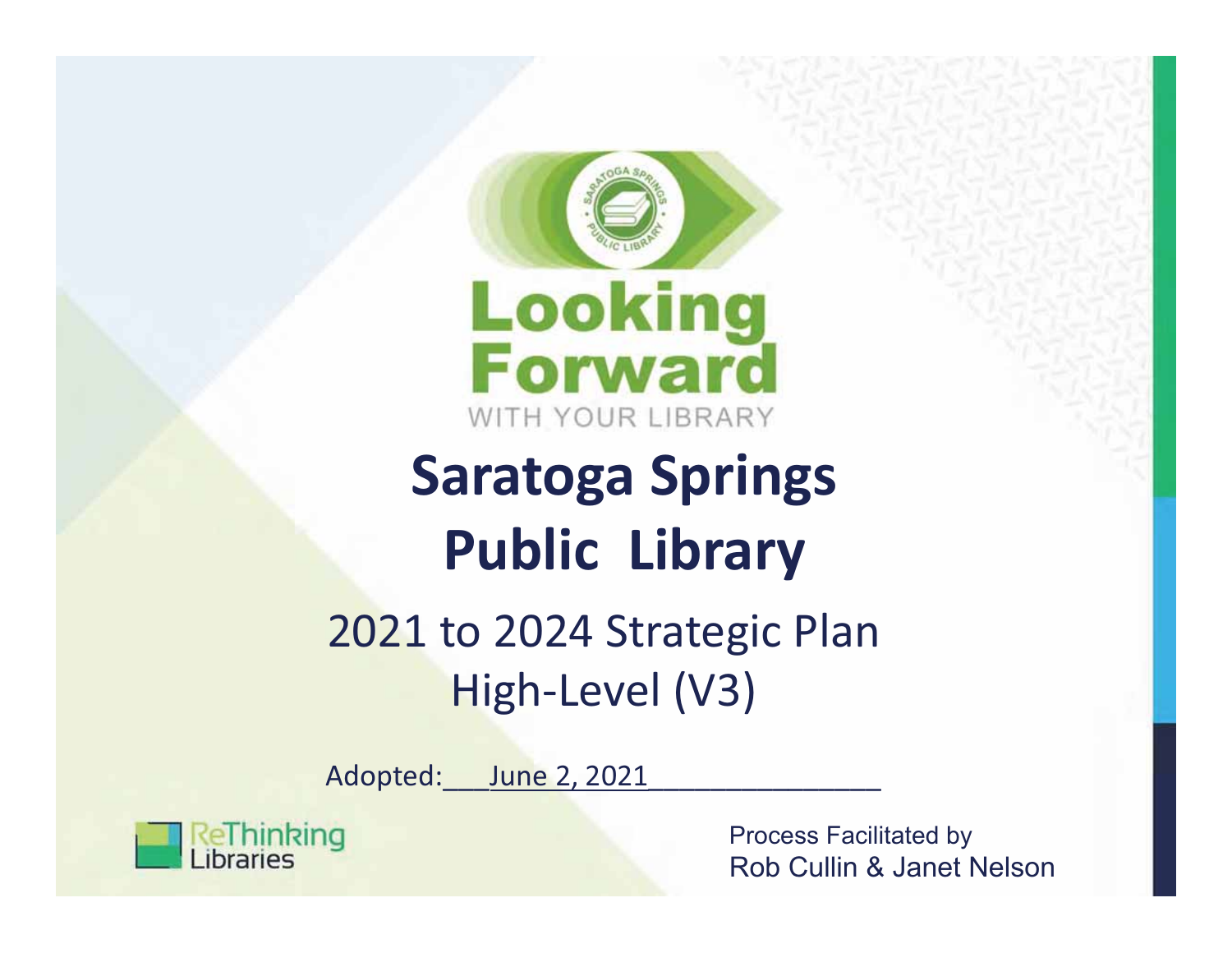

# **Mission, Vision & Values**

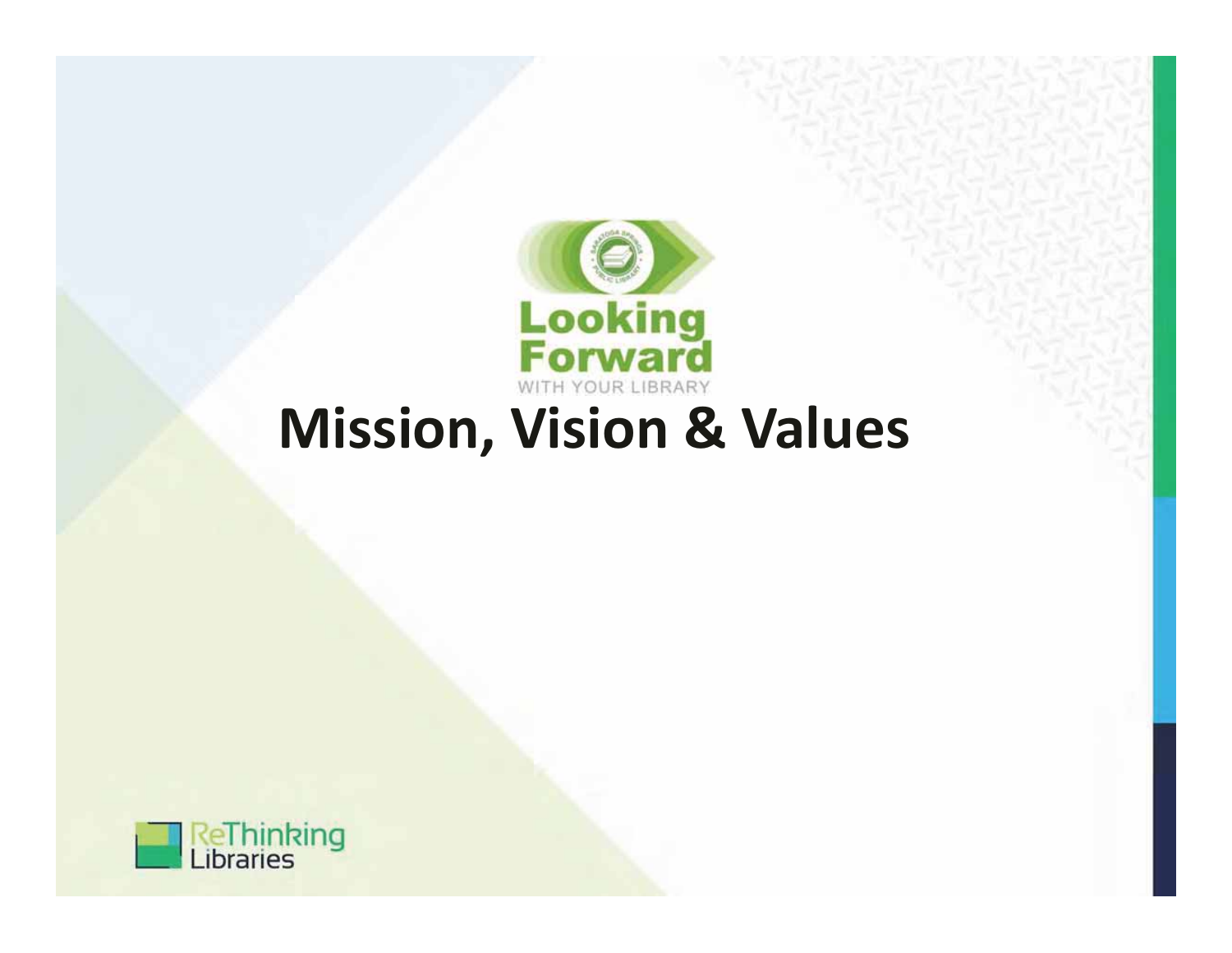# SSPL Revised Mission-Vision-Values



#### **MISSION**

Delivering resources and experiences that engage, entertain, educate, and empower our entire community.

#### **VISION**

Our vision is a resilient community empowered by collaboration, engagement and learning.

### **VALUES**

Saratoga Springs Public Library values:

**Sustainability:** Practicing and promoting environmental stewardship, economic feasibility and social equity through engagement, education, action and transparency.

**Equity, Diversity & Inclusion:** Celebrating differences and welcoming all into a safe and nurturing environment.

**Collaboration & Partnerships:** Leveraging resources and offering more integrated services within the Library and across the community.

**Community:** Enabling connections, promoting civic engagement and improving the quality of life.

**Accessibility:** Protecting intellectual freedom and personal privacy while offering universal access to collections, services, programs and knowledge both within and beyond the building.

**Learning:** Empowering life-long learning and all forms of literacy.

**Devotion:** Visibly demonstrating a love of learning, sharing and cultivating meaningful relationships in all we do. **Innovation:** Encouraging creativity and adapting to emerging needs in forward-thinking ways.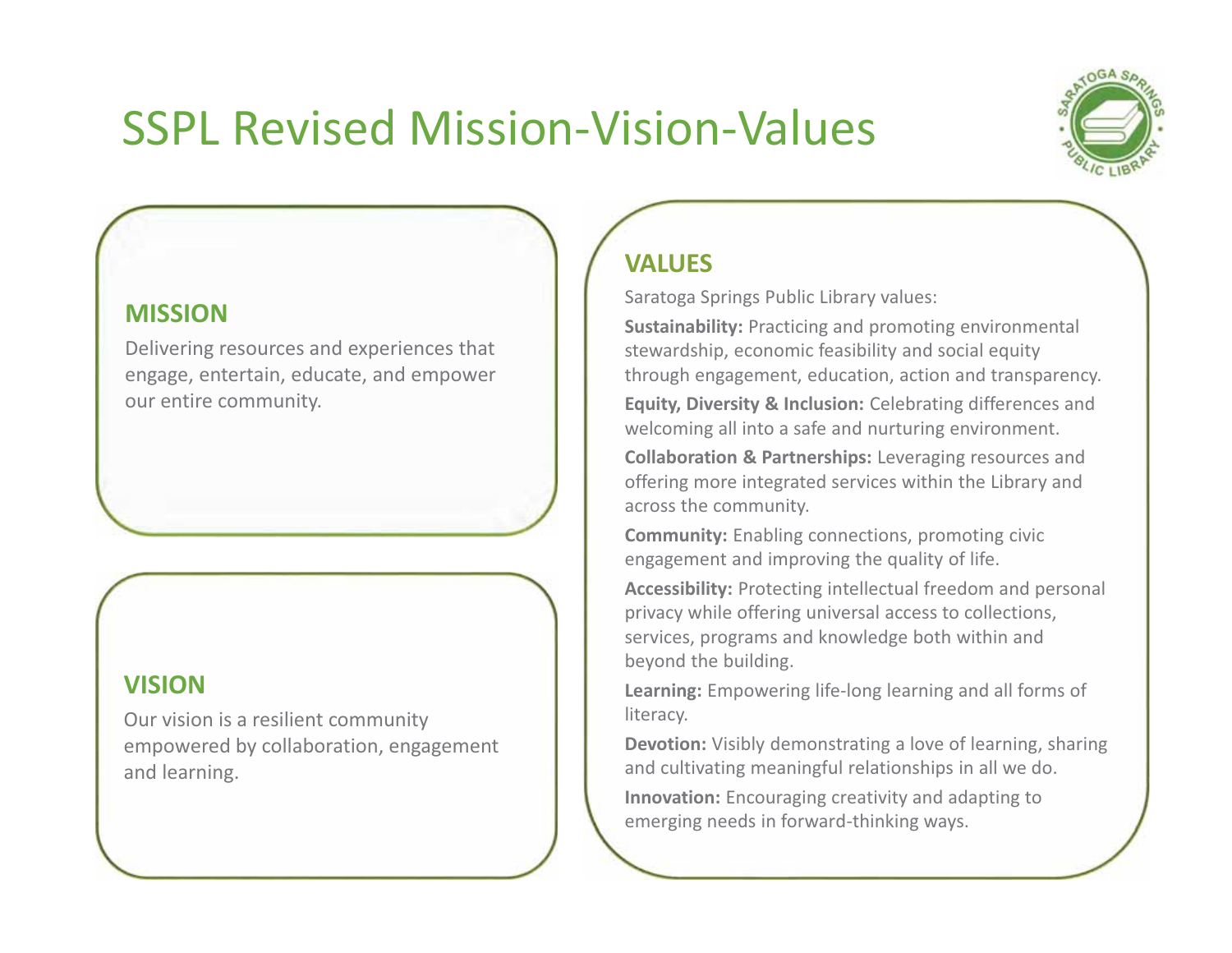

# **Strategic Plan and Focuses**

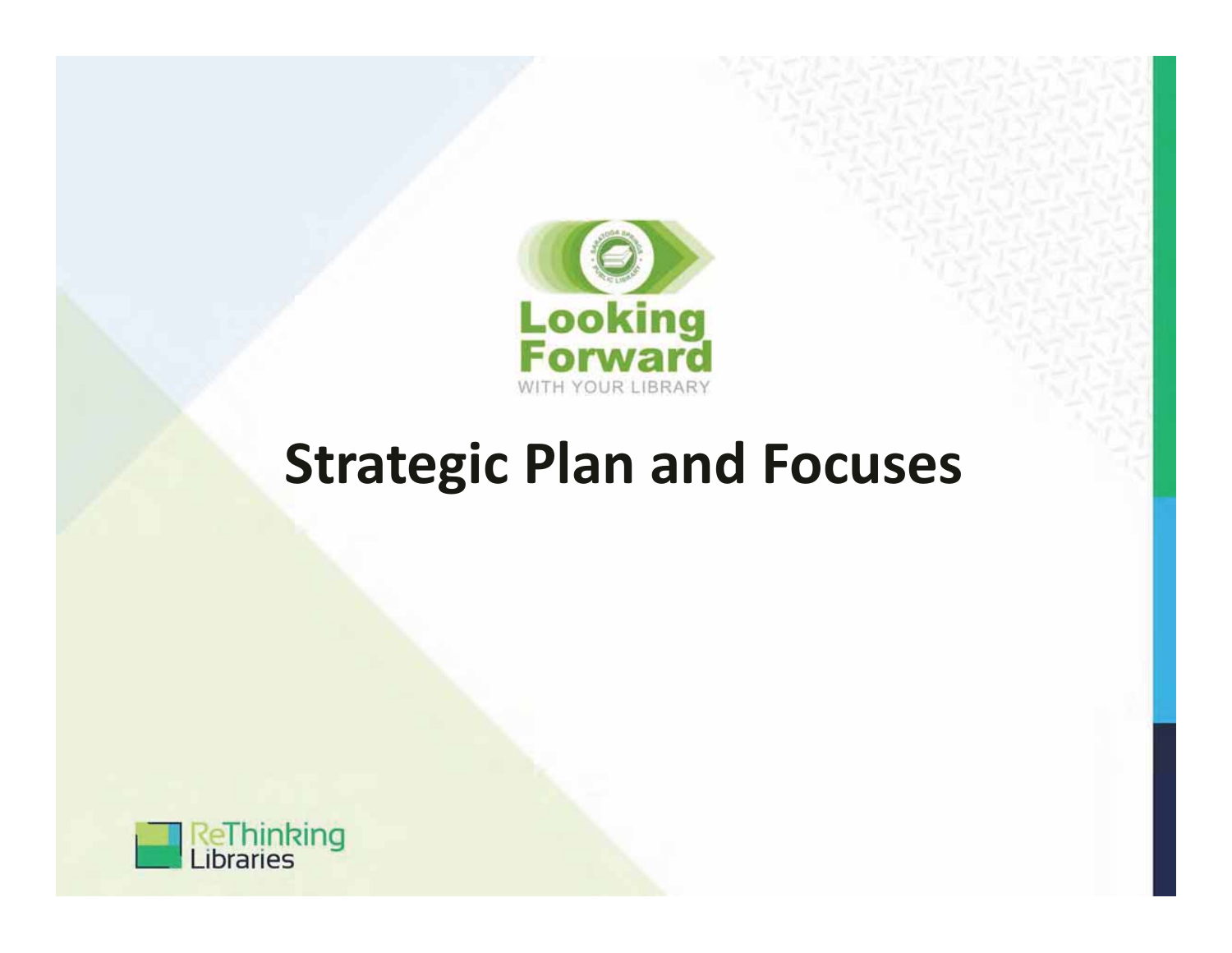### SSPL: Strategic Focus Areas





All rights reserved ReThinking Libraries, LLC www.rethinkinglibraries.org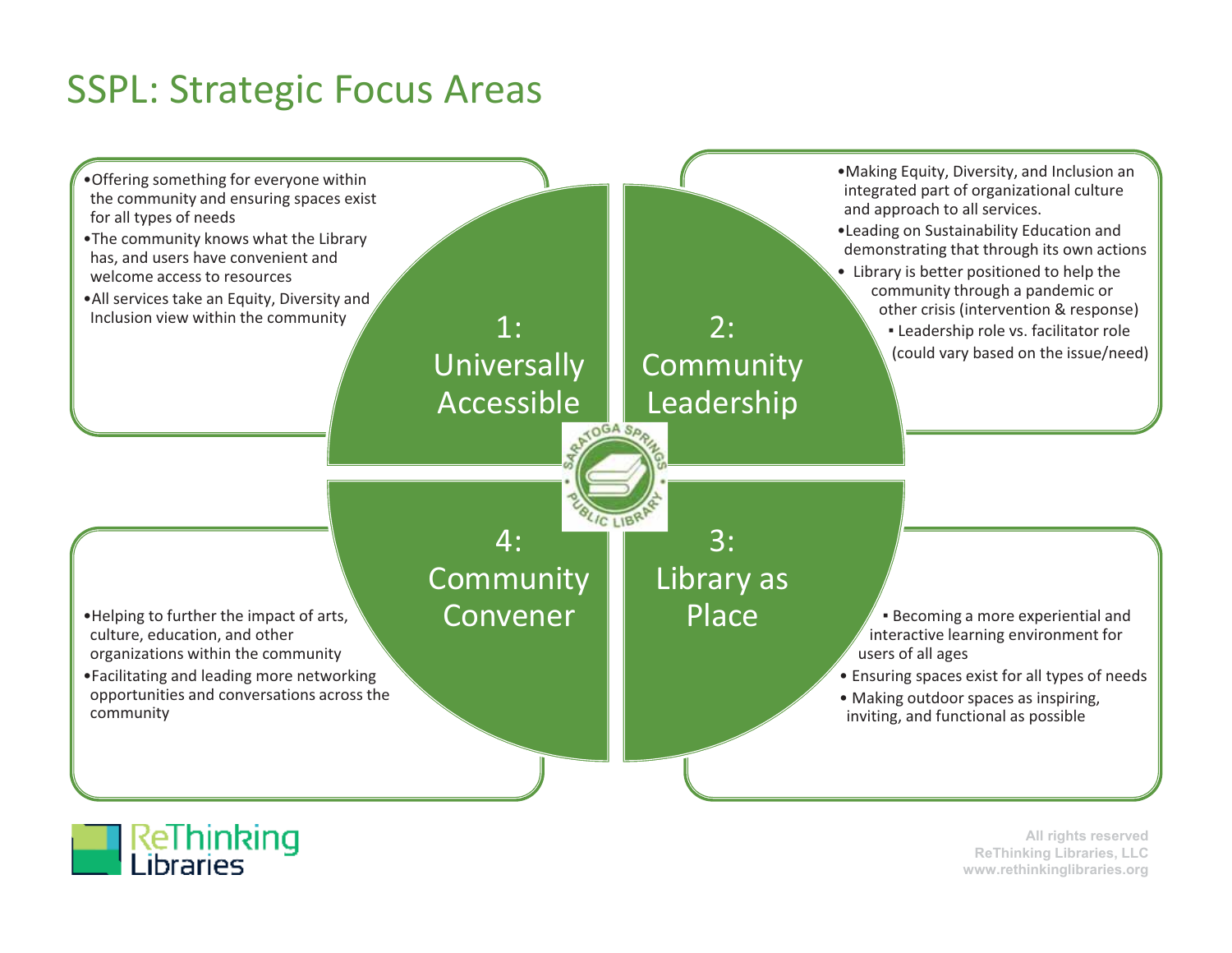# 1: Universally Accessible

**SSPL seeks to be universally accessible and usable to its community.**

- -**Offer something for everyone within the community and ensure spaces exist for all types of needs.**
- $\bullet$ **Improve community awareness of Library offerings and provide users convenient and welcome access to resources.**
- $\bullet$ **Focus on equity, diversity and inclusion in all Library services.**

**Keywords:** Universal Design, Beyond ADA, Community Relationships, Voices of the Community, Access, Equity, Beyond the Building, Diverse People and Ideas, Underserved, Inclusion, Multi-generational, Serving All Ages, Community Presence, Engagement, Targeted Marketing, Resources beyond the walls, Transportation, **Outreach** 

#### **Outcomes:**

- $\bullet$ The Library's services, resources, and physical spaces meet a high level of accessibility.
- $\bullet$ Outreach services should reach a higher percentage of underserved and more remote residents throughout the district
- $\bullet$  Awareness of library services and resources are high among district residents, particularly within underserved and higher need segments of the community.
- $\bullet$ Community partnerships are expanded and/or strengthened to drive both awareness and accessibility.

#### **Top Priority Initiatives:**

- $\bullet$  Upgrade the library's website to improve usability and provide more opportunities to engage users and highlight content and issues important to the community.
- $\bullet$  Further invest in and expand the library's outreach services and capabilities focusing on those with the highest needs and lowest access in terms of materials, programs, and technology.
- $\bullet$  Evaluate the need for and if it exists, options for offering satellite locations for the library. This could be a traditional branch or something more innovative to improve access for users who do not have any or at least convenient access to the current library.

#### **2n<sup>d</sup> Tier Priority Initiatives:**

- $\bullet$ Expand the use of and library investment in community partnerships to further the outreach capabilities of the Library.
- $\bullet$ Continue to meet the evolving technological needs of the community and work to limit the impacts of the digital divide in the community.
- - Establish high standards of accessible service (universal design) around all service and programmatic functions of the library. Dedicate staff time/responsibilities to ensure that these standards are upheld.

- $\bullet$ Evaluate current marketing approaches for effectiveness and seek to better target marketing going forward.
- $\bullet$  Re-evaluate material usage and collection development policies, looking to best align community/user needs and wants with collection management approaches and policies. Make EDI a core component of this as well.
- $\bullet$  Ensure that facilities are accessible to all and seek out opportunities to connect spaces and service locations closer to users throughout the community.



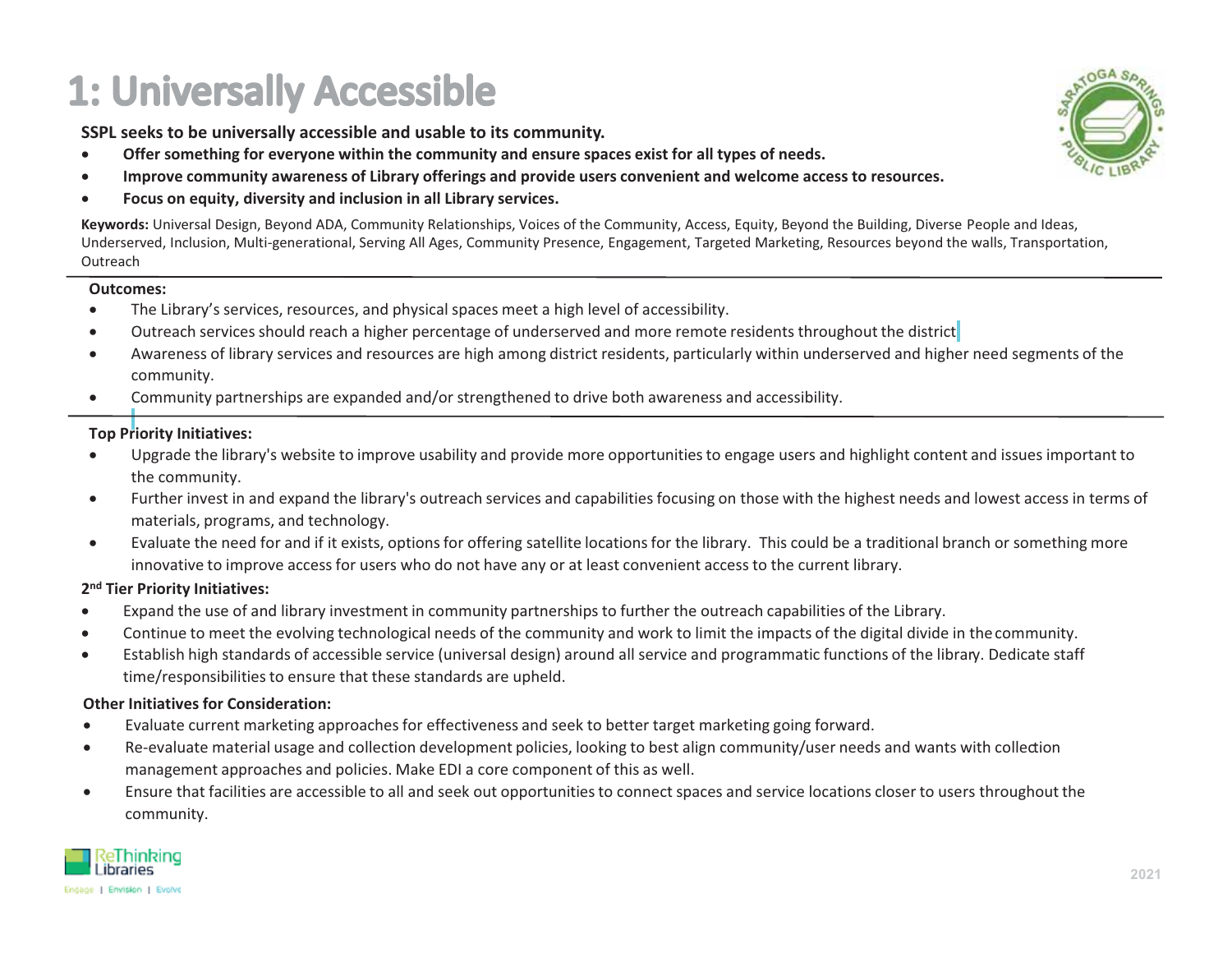# 2: Community Leadership

**SSPL will play a leadership role within the community, through engagement, example setting, and sharing best practices.**

- -**Make Equity, Diversity, and Inclusion an integrated part of organizational culture and approaches to all services.**
- $\bullet$ **Lead on sustainability education and demonstrate that through its own actions.**
- $\bullet$ **Better position the Library to help the community through crises such as pandemic or other disasters (intervention & response).**

**Keywords:** Innovative services and resources, Leadership, Sustainability, Equity, Diversity, Inclusion, Community Engagement, Partnerships, Collaboration, Education, Programs, Civic Engagement, Action

#### **Outcomes:**

- $\bullet$ Library visibly sets a positive example of community leadership in key areas : e.g., Sustainability, EDI, Community Engagement, Innovation.
- $\bullet$ Library is seen positively as sharing information and engaging the community around issues where the library is playing a leading role: e.g., Sustainability, EDI, and Community Engagement.
- $\bullet$ Community organizations and agencies see the Library as a critical partner to engage with on community related issues and initiatives.
- $\bullet$  The library is a key player or even organizer in efforts to develop contingency plans around future community crises, such as pandemics, that may affect the broader area.

#### **Top Priority Initiative:**

 $\bullet$  Continue to build a strong staff and leadership focus on equity, diversity, and inclusion. Seek to make these key elements of the Library's culture and everyday work, services, programming, staffing, and actions. The library should strive to be a community beacon for an organizational approach to issues of EDI.

#### **2n<sup>d</sup> Tier Priority Initiative:**

 $\bullet$ SSPL takes a leading role in the community around key issues, with a heavy focus on EDI and Sustainability.

- - Develop a strategic focus around community relationship building that involves all levels of staff and perhaps friends and volunteers as well.
- $\bullet$  Continue to explore new and non-traditional service models and staffing roles to serve the varied needs of community/library members.
- - Explore how through its own work and/or community partners, the library can expand transportation options and availability within the community to improve access to the library and other services within the community.
- - Encourage/incentivize more staff to take a deeper more significant role in community engagement and local organizational involvement.
- $\bullet$  Explore evolving and expanding the role of the Friends group in ways that further support the library's mission beyond used book sales.
- $\bullet$ Invest in the further development and support for SSPL staff.
- $\bullet$  Look at partners and other stakeholders for support and synergies as it relates to raising community awareness about library services and offerings.
- $\bullet$  Examine all library usage and approaches for how well they serve user access needs, stand up to scrutiny related to EDI, and provide a focus on serving user needs over staff convenience.



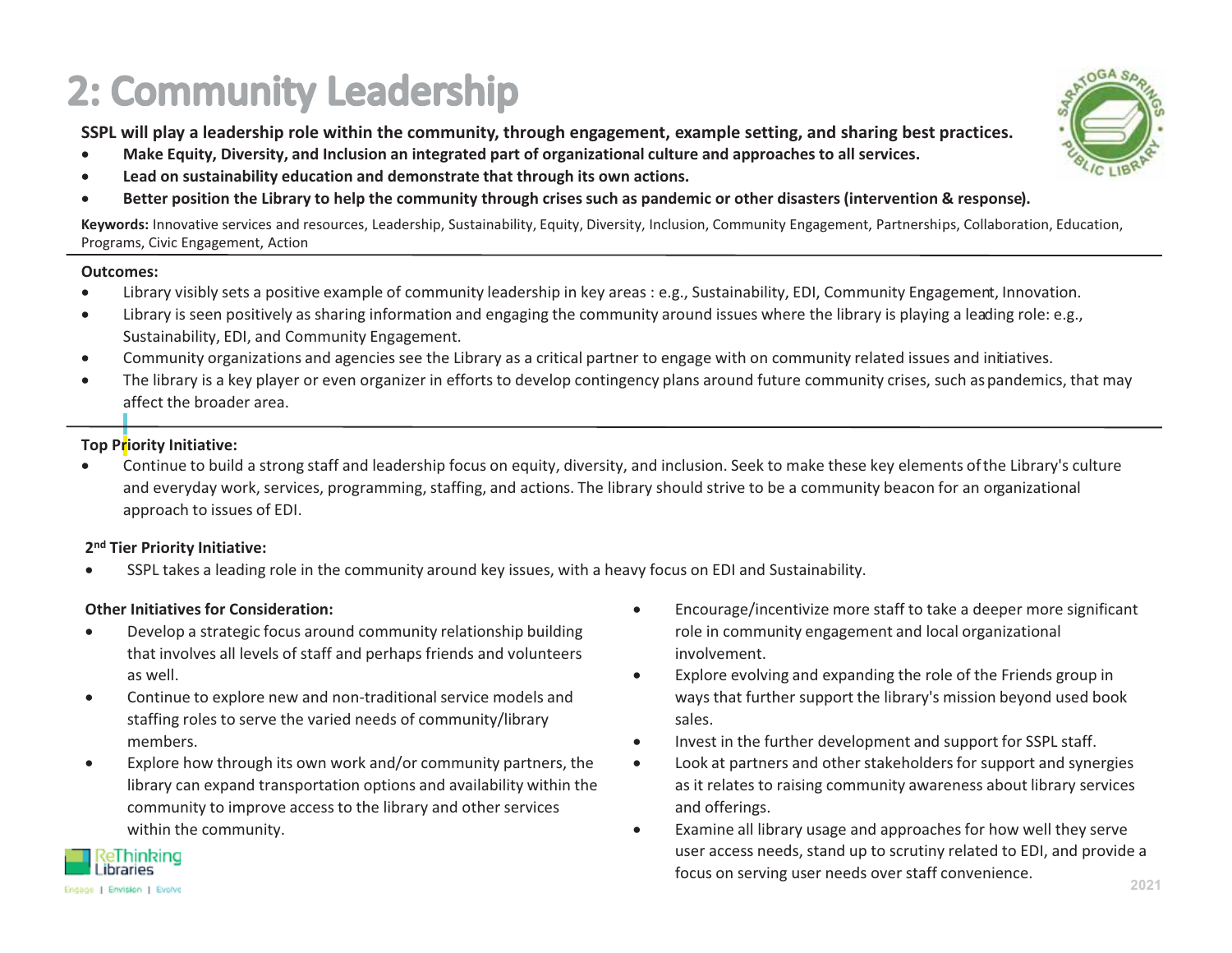## 3: Library as Place

**SSPL will continue to evolve as a destination within the community, providing experiential and interactive environments that delight users and improve quality of life.**

- $\bullet$ **Become a more experiential and interactive learning environment for users of all ages.**
- $\bullet$ **Ensure a variety of spaces for all types of needs**
- $\bullet$ **Make outdoor spaces as inspiring, inviting, and functional as possible**

**Keywords:** Spaces, Experiential, Interactive, All Ages, Quiet Space, Social Space, Meeting Space, Flexibility, Universal Design, Outdoor Space, Usability, Ease of Use, Welcoming to all, Inviting to All, Reflective of the Community and Its needs, Active Collaboration

#### **Outcomes:**

- $\bullet$ Library is seen as a top destination for lifelong learning, leisure, and as a key  $3<sup>rd</sup>$  place within the Saratoga Springs area.
- $\bullet$ Library is seen as experiential and engaging destination for all ages.
- $\bullet$ The Library's outdoor spaces set a leading example for community spaces throughout the area.

#### **High Level Priorities for this Focus Area (in line with 2nd Tier Initiatives of the first two focus areas):**

- $\bullet$  Take a deep look at the current layout and space usage of the library. Look at how those spaces need to be adjusted/updated and evolved to meet the current and future needs of the community and library users of all types and needs. Key areas of focus might be meeting and study rooms, teens and tween spaces, and quiet vs. active spaces.
- $\bullet$  Take a fresh look at the library's parking lot, include the city in discussions and also look at the bigger issues of library green space needs and possible future building expansion needs.
- $\bullet$  Take a deep look at the current usage and availability of outdoor space surrounding the library. Look for innovative ways to expand green space(s) and further bring the library's sustainability leadership to the exterior areas of the library and support its partners and green initiatives.

- $\bullet$ Consider more radical changes to material locations and access to free up space in the building
- $\bullet$ Look for alternate models for the café that makes the café a more programmatic or partnership opportunity.
- $\bullet$ Better Target Collection Development to Use & Merchandise Collections More
- $\bullet$ Expand the number and options for meeting spaces within the library



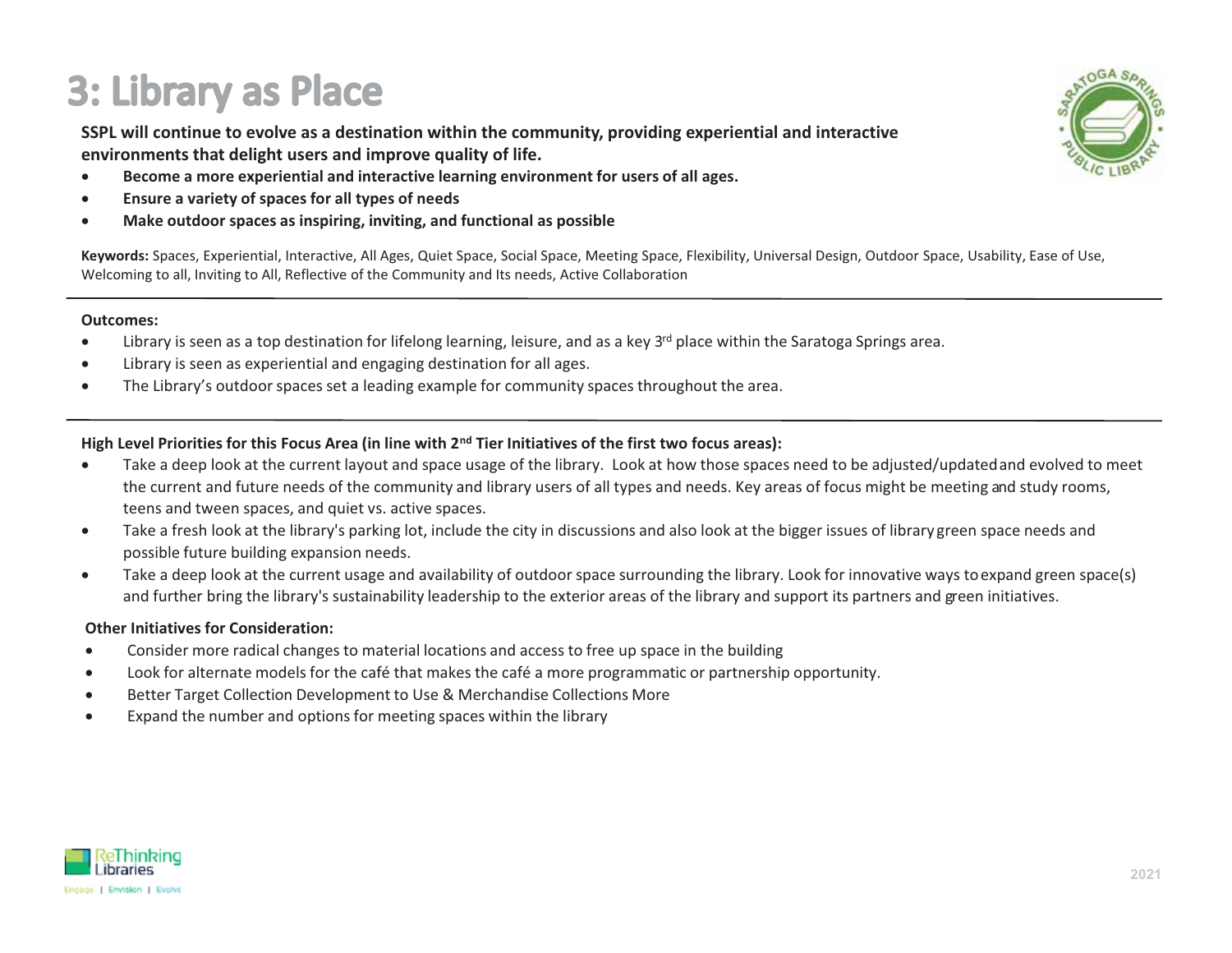# **4: Community Convener**

**SSPL will actively seek to elevate the quality of life in the Saratoga Springs area by bringing groups, agencies, and community members together to discuss, engage in, and advance issues facing residents.**

- $\bullet$ **Help to further the impact of arts, culture, education, and other organizations within the community.**
- $\bullet$ **Actively lead more networking and convene conversations across the community**
- $\bullet$ **Choose to take a leadership role vs. facilitator role depending upon the issue/need**

**Keywords:** Community Engagement, Community Discussions, Key Community Issues, Convening, Meetups, Leveraging Partnerships, Community Connection, Relationships, Networking, Facilitation, Leadership, Quality of Life, Organizer, Programs

#### **Outcomes:**

- $\bullet$ Library is seen as leader in convening both groups and residents around key community issues and topics of interest.
- $\bullet$ Library is known for offering the top learning and leisure programming within the area.
- $\bullet$  Community organizations seek the library as a first stop in launching new community initiatives or when they want to convene a larger audience around a specific concern or community focused issue.

#### High Level Priorities for this Focus Area (in line with 2<sup>nd</sup> Tier Initiatives of the first two focus areas):

- $\bullet$  Look for new ways to engage users and the community in programming. Seek more input on programs and additional community participation in programming. Look at programming as more of a community collaboration instead of "classes being offered by the library".
- $\bullet$ SSPL to host/lead/facilitate important conversations within the community with a particular emphasis/priority on EDI related issues.

- $\bullet$ SSPL to host/lead/facilitate key affinity groups within the community.
- $\bullet$ Look at internal or partnership opportunities to offer maker/DIY spaces and/or tools at or thru the library.



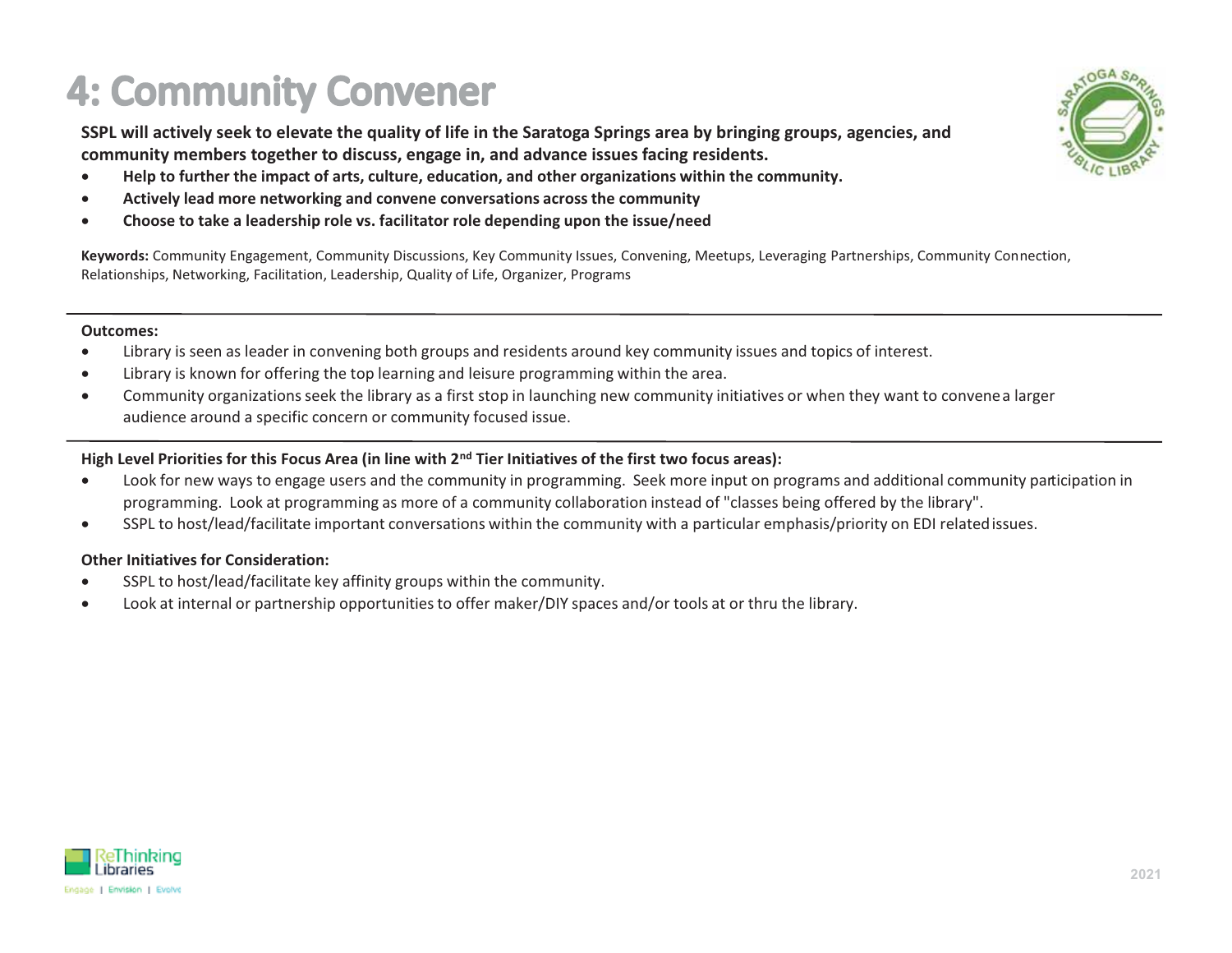

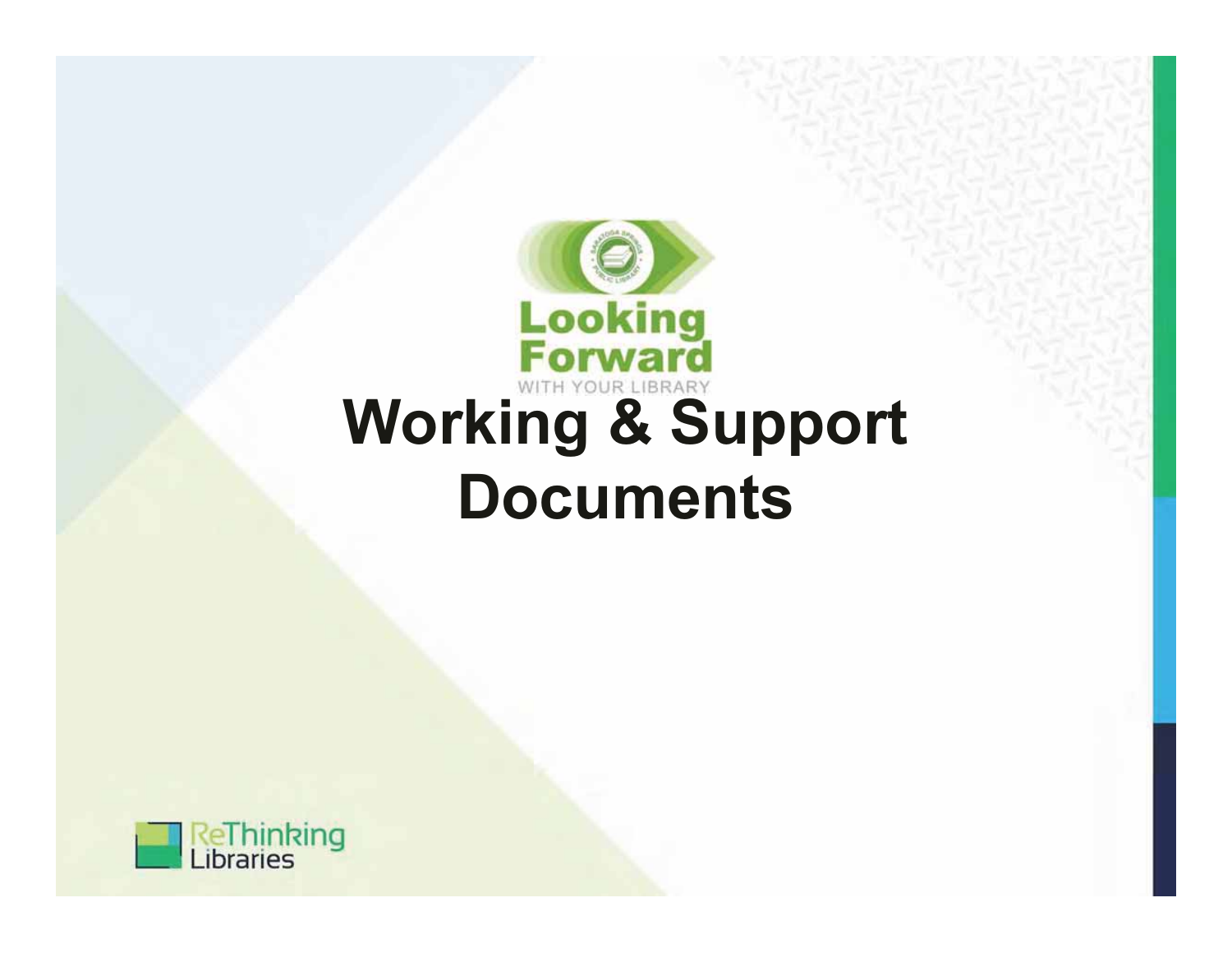# **SSPL SWOT Analysis**

#### **Strengths**

- Library has a strong brand and perception within the  $\blacksquare$ community
- **Well-positioned Facility** L.
- Library size/space П
- Dedicated and Professional Staff П
- **Resources (Physical and Digital Materials)** Ш
- **Budget position** E
- **Strong Volunteer Culture of Community** T.
- **Large Meeting Spaces** L
- One of Last "Free" Indoor Public Spaces  $\overline{\phantom{a}}$
- Desire to extend leadership role in community
- T. **ASL Trained Staff**

#### **Opportunities**

- Strong Network of Community Agencies and Non-Profits
- School and Higher Education Programmatic Partnerships
- Downtown partnerships T.
- Need for a community convener L
- New comfort with Virtual platforms increases opportunities for those outreach mechanisms
- $\overline{\phantom{a}}$ **Friends Group**
- T. **Community Advocacy**
- More year-round equity/diversity in promotional displays T.
- Unrealized potential of residents  $\overline{\phantom{a}}$
- $\mathbb{R}^n$ Further expansion as a regional destination
- Needs for Small and Medium Meeting Spaces  $\overline{\phantom{a}}$
- More ongoing assessment of programs, services, and materials L. for greater inclusion, diversity, and equity

#### Weaknesses

- Community Member (User & Non-User) Engagement  $\mathcal{L}_{\mathcal{A}}$ and Awareness
- "Insufficient?" community wide approach to the homeless
- Resource deserts outside of city
- Broader service outreach (outside of the building)
- Digital Marketing Platforms / Targeted Marketing
- **Community Transportation/Logistics**  $\mathcal{L}_{\mathcal{A}}$
- Sufficient Diversity of Staff / Multi-lingual??
- Staffing levels to achieve bigger goals
- Limited green space (outdoor)
- Limited dedicated parking
- Insufficient small/medium meeting spaces

#### **Threats**

- Public Health Situation (Now and in the Future)
- Perceptions of safety for users of the library
- **Community Organizations Roles/Sharing Power**  $\overline{\phantom{a}}$
- **Overall Economic uncertainty**  $\mathcal{L}_{\mathcal{A}}$
- **Economic disparities**  $\overline{\phantom{a}}$
- Affordable housing  $\overline{\phantom{a}}$
- Shifts in user needs and preferences  $\mathcal{C}$
- $\overline{\phantom{a}}$ Technology shifts
- Increases in poverty and community needs  $\overline{\phantom{a}}$
- High availability of varied programmatic content  $\overline{\phantom{a}}$ online (both from local sources and worldwide)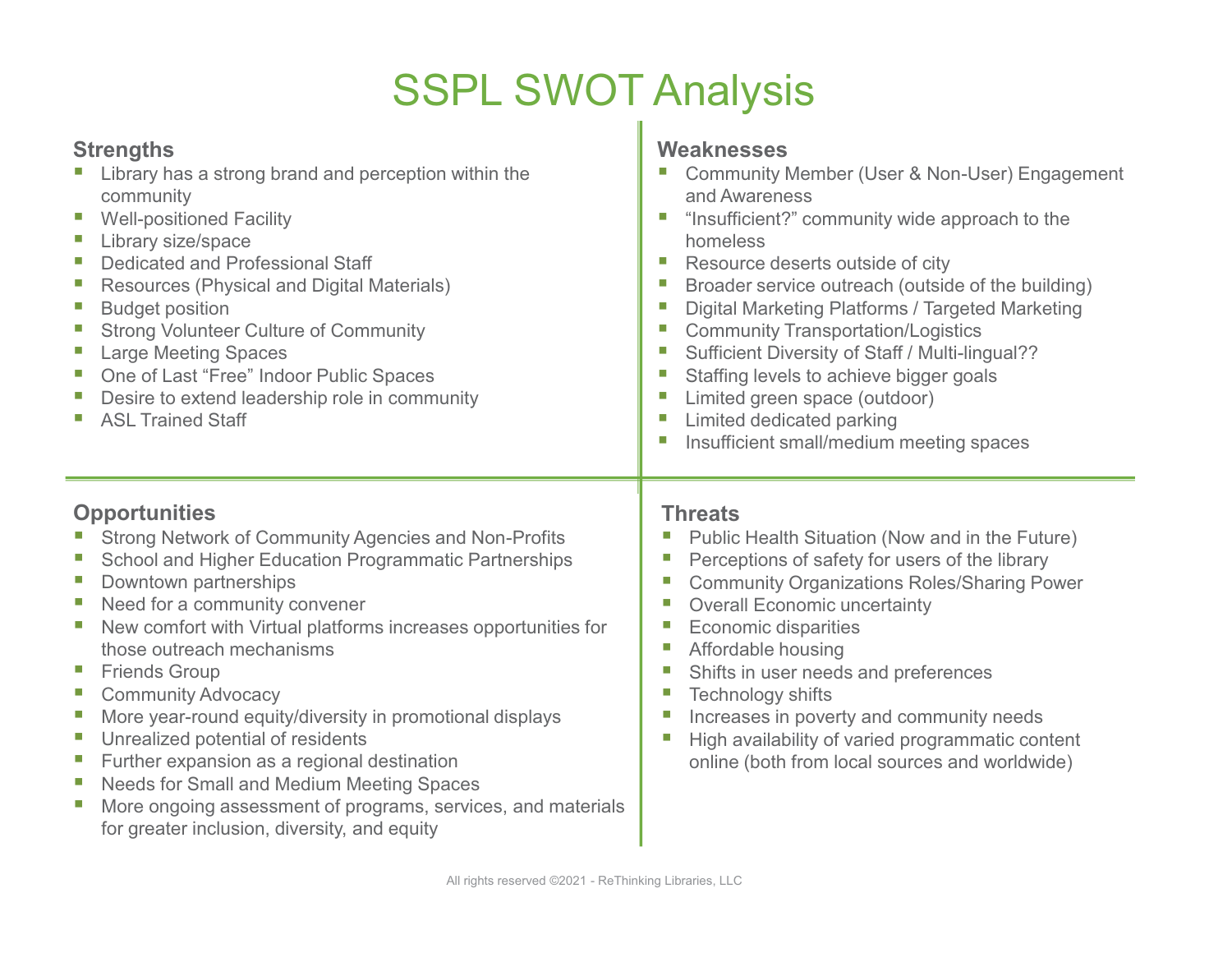## **Higher Order Plan Objectives**

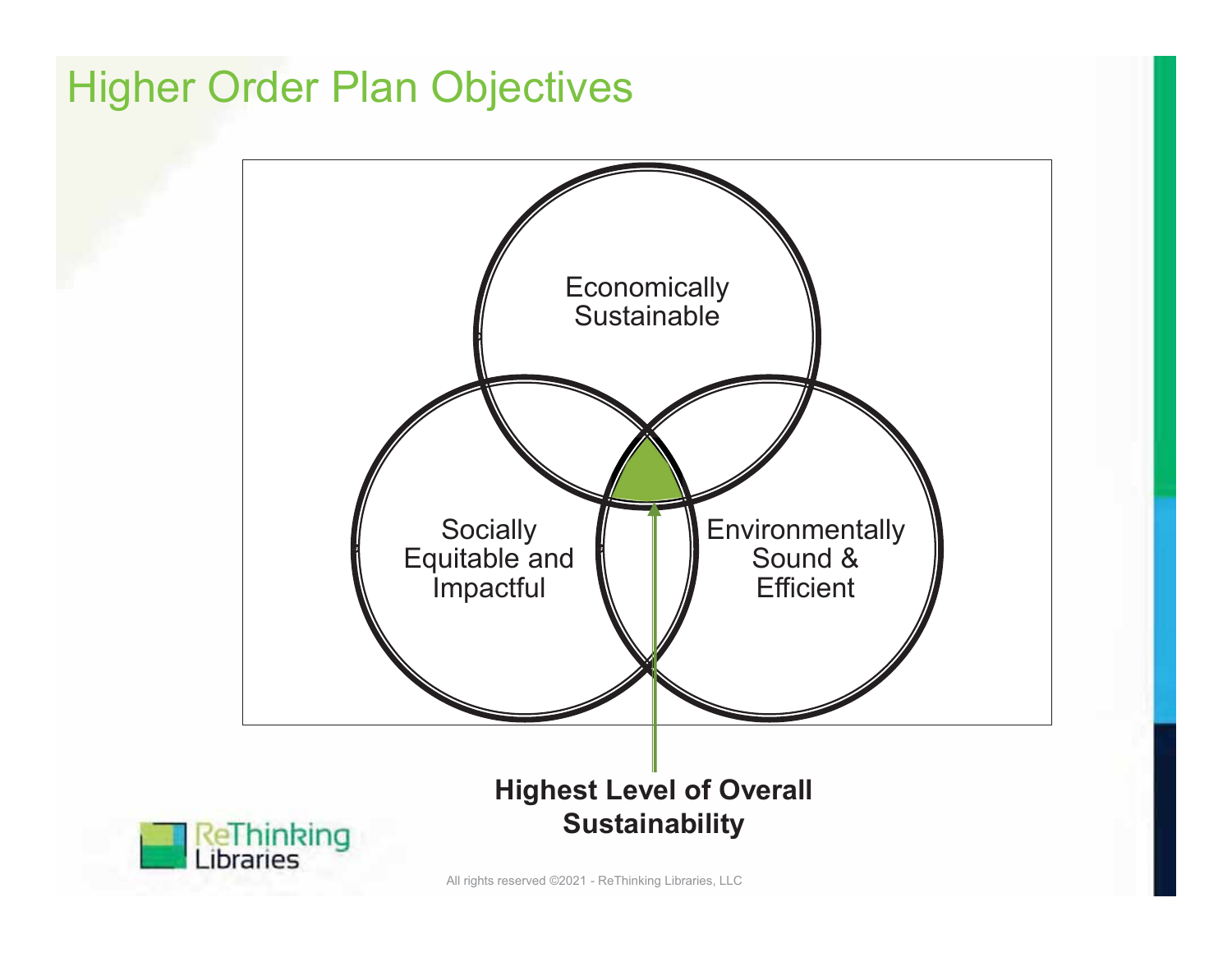### **Previous Study Vision of the Community:**

People want a diverse, lively community that preserves the unique character of Saratoga Springs, which combines small-town charm with unusually rich cultural, entertainment, and natural amenities; but they're concerned that overdevelopment is changing that character, and threatening to exclude some people from enjoying a high quality of life by making the area increasingly unaffordable for the middle class. As people talk about those concerns, they talk specifically about a lack of affordable housing and public transportation options; preservation of our unique neighborhoods, downtown businesses, cultural institutions, and natural resources; and a lack of civil discourse among our elected leaders. They believe we need to focus on creating opportunities for "everyday people" to have a greater say in decision-making, and if our area's many nonpartisan, non-governmental and grassroots organizations, such as Skidmore College, Saratoga PLAN, the League of Women Voters, Sustainable Saratoga, Saratoga Preservation Foundation, Saratoga Springs Public Library, the Interfaith Council, neighborhood associations, the Chamber of Commerce and the Downtown Business Association played a part in those actions, folks would be more likely to trust the effort and step forward.

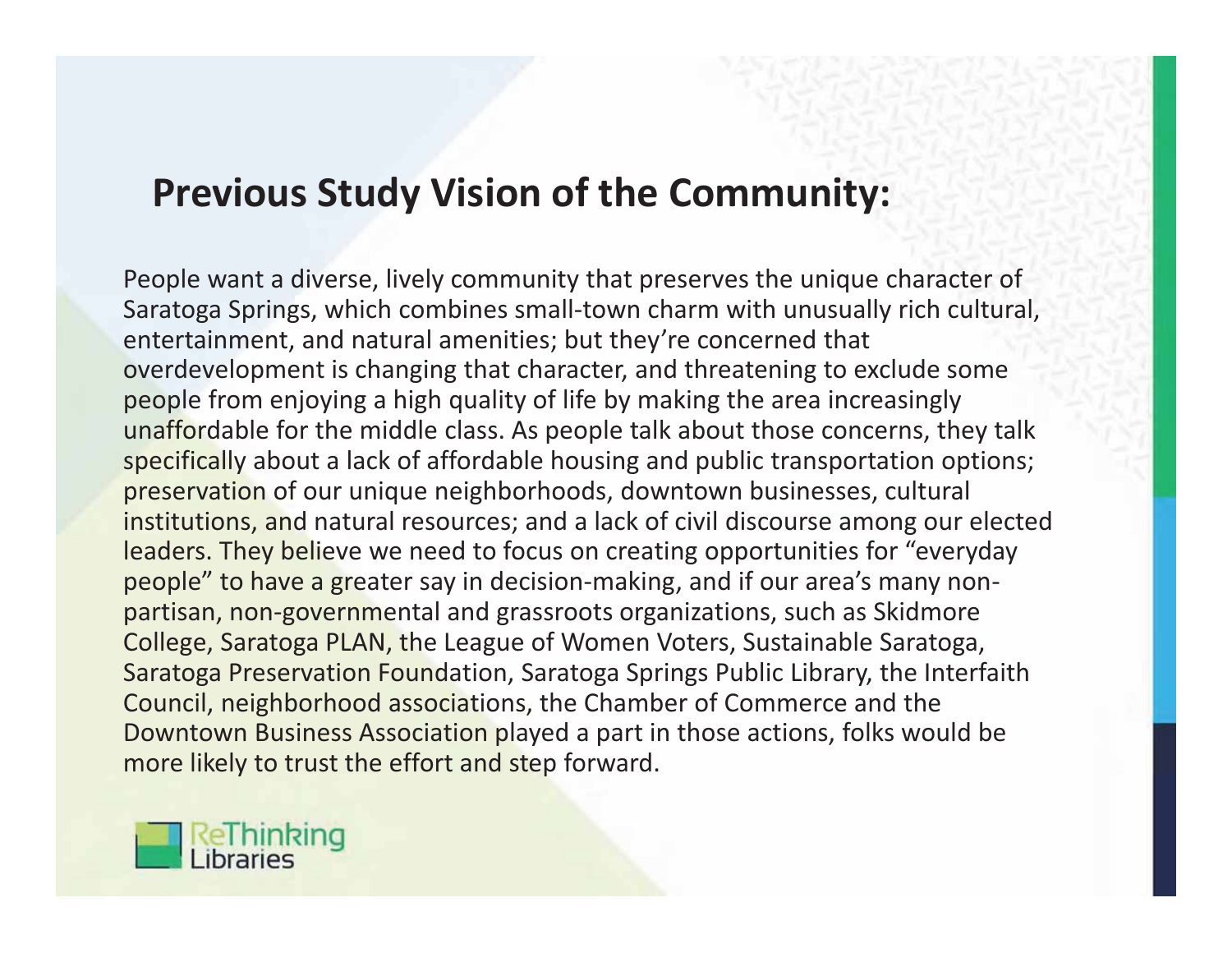### 1: Universally Accessible (Top and 2nd Tier Initiatives)

| Idea<br>#       | Affinity Grouped - Ideas for Voting                                                                                                                                                                                                                                                 |      | Avg<br>Score<br># of<br>Total<br>Votes | # of<br>Top 5<br>Votes | Specific Ideas and Initiatives from the Small Group Work                                                                                                                                                                                                                                                                                                                                                                                                                                                                                                                                                                                                                                                                                                                                                                                                                                                                                                                                                                                                                                                                                                                                                                                                  |
|-----------------|-------------------------------------------------------------------------------------------------------------------------------------------------------------------------------------------------------------------------------------------------------------------------------------|------|----------------------------------------|------------------------|-----------------------------------------------------------------------------------------------------------------------------------------------------------------------------------------------------------------------------------------------------------------------------------------------------------------------------------------------------------------------------------------------------------------------------------------------------------------------------------------------------------------------------------------------------------------------------------------------------------------------------------------------------------------------------------------------------------------------------------------------------------------------------------------------------------------------------------------------------------------------------------------------------------------------------------------------------------------------------------------------------------------------------------------------------------------------------------------------------------------------------------------------------------------------------------------------------------------------------------------------------------|
| $6\phantom{1}$  | Further invest and expand the library's outreach services<br>and capabilities focusing on those with the highest needs<br>and lowest access both in terms of materials, programs,<br>and technology.                                                                                | 6.8  | 11                                     | 8                      | Equip van with mobile hotspot, especially in remote areas of service area; printer, too<br>Doing more to fill the gaps on the digital divide within the community<br>Paid per diem ENL class teachers– some on-site at backstretch and other off-site spaces – still one-to-one literacy volunteers<br>(most SSPL tutors have no interest in teaching classes) Teaching class more challenging, different skill set.<br>Should technological advances be a "Big Idea" to focus on with advances in Alzheimer tech, space, etc. Should library be a big<br>part of making technology resources available? Partner with universities that have access to upcoming tech information and<br>tools?<br>Reach out to underserved communities with no internet access.                                                                                                                                                                                                                                                                                                                                                                                                                                                                                           |
| 12 <sup>°</sup> | Evaluate the need for and if it exists, options for offering<br>satellite locations for the library. This could be a traditional<br>branch or something more innovative to improve access for<br>users who do not have any or at least convenient access to<br>the current library. | 7.8  | 10 <sup>°</sup>                        | $\overline{7}$         | <b>Adding Satellite Branches/Service Points</b><br>Add Branch(es) - evaluate Wilton Mall as an option.                                                                                                                                                                                                                                                                                                                                                                                                                                                                                                                                                                                                                                                                                                                                                                                                                                                                                                                                                                                                                                                                                                                                                    |
| 15              | Upgrade the library's website to improve usability and<br>provide more opportunities to engage users and highlight<br>content and issues important to the community.                                                                                                                | 11   | $\overline{7}$                         | 2                      | Website redesign. Hard to navigate to look up books, etc. finding events<br>Website - more visible thematic programming celebrating Black History Month, etc. Perhaps use the website banner to rotate monthly<br>celebrations and themes to entice people to come in and be welcoming                                                                                                                                                                                                                                                                                                                                                                                                                                                                                                                                                                                                                                                                                                                                                                                                                                                                                                                                                                    |
| $\overline{7}$  | Expand the use of and library investment in community<br>partnerships to further the outreach capabilities of the<br>library.                                                                                                                                                       | 11.1 | $\sqrt{5}$                             | 5 <sup>5</sup>         | Is there a way to partner with Sr. Centers to provide transportation to SSPL from Sr. Centers and Living Communities<br>Consider use of space at SUNY Empire State College<br>Library take a proactive approach to creating programs for arts organizations to pair with their events. Library will give program ideas to arts<br>partners.<br>SSPL could work with Sponsor a Scholar and be a nexus for other groups to become engaged. Find way to work with groups and<br>organizations in the community (arts, etc.) to connect with other community groups.<br><b>Partner with Schools</b><br>sspl acting as satellite for Saratoga School project, educational initiatives and special research projects. For e.g. Saratoga Room.<br>Expand partnerships with Senior Center for delivery for food & materials. (Community Connections)<br>Shelters of Saratoga/ Captain to reach Homeless Youth<br>Develop relationships with Headstart, Child Care Organizations, BOCES to reach working parents<br>See where the library fits with the City and School district strategic plans<br>Partnering w. community groups - for ex. Lifeworks: headstart, summer lunch programs sites, immigrant services program.                                        |
| 20              | Continue to meet the evolving technological needs of the<br>commmunity and work to limit the impacts of the digital<br>divide in the community.                                                                                                                                     | 11.9 | $\overline{7}$                         |                        | Llibrary should be making technology resources available a top priority.<br>Partner with universities and national organizations that have access to upcoming tech information and tools?<br>Library's shoulld be constantly evaluating where the digital gaps are within the community and what role they can play in working to close<br>those gaps or provide the resources and services that narrow the gap for those residents.                                                                                                                                                                                                                                                                                                                                                                                                                                                                                                                                                                                                                                                                                                                                                                                                                      |
| 11              | Establish high standards of accessible service (universal<br>design) around all service and programmatic functions of<br>the library. And dedicate staff time/responsibilities to<br>ensure that these standards are upheld.                                                        | 12.1 | $5\phantom{.0}$                        | 3                      | Assessing technology needed for a continuation of hybrid virtual and in-person programming and services as library begins to open again to<br>pubic meetings and programs and still be able to offer the possibility for folks to join in virtually.<br>Providing multiple means of voting access for Library to encourage community participation. Have an online option for Library annual<br>meeting and budget information session.<br>Install the loop for the hearing impaired<br>Have library policy, etc. in multiple languages<br>Write documentation for the public at literacy level that most will understand (fifth grade?)<br>Offer the ability to gather and talk about issues via videoconference with legislators (at all levels)<br>Determine greatest future need of under-served and provide accessibility e.g., technology. For example providing iPad for people that do not<br>have access to technology<br>Hybrid programming and services -- materials delivered to Senior Living facilities and then folks can join program through virtual live or on<br>demand venues<br>Consider smaller (non-branch) initiatives for library services in locations outside of the core city.<br>Dedicate a staff member to lead this effort |
| 13              | Evaluate current marketing approaches for effectiveness,<br>and seek to better target marketing going forward.                                                                                                                                                                      | 13.3 | $\overline{4}$                         | $\mathbf{1}$           | Newsletter awareness to community members.<br>Promote services; target our message and attend meetings in person.<br>Can volunteers help with helping with marketing, library promotion, etc.<br>Cross promote the Saratoga Room to know that we are a leader in local history.<br>Current Ratio Three Holds to Copies - Reduce Ratio to 2:1                                                                                                                                                                                                                                                                                                                                                                                                                                                                                                                                                                                                                                                                                                                                                                                                                                                                                                              |
| 17              | Re-evaluate material usage and collection development<br>policies, looking to best align community/user needs and                                                                                                                                                                   |      |                                        |                        | Every time buy physical book, buy e-book and audiobooks.<br>Weed the collection to enhance opportunities for displays and face out merchandising                                                                                                                                                                                                                                                                                                                                                                                                                                                                                                                                                                                                                                                                                                                                                                                                                                                                                                                                                                                                                                                                                                          |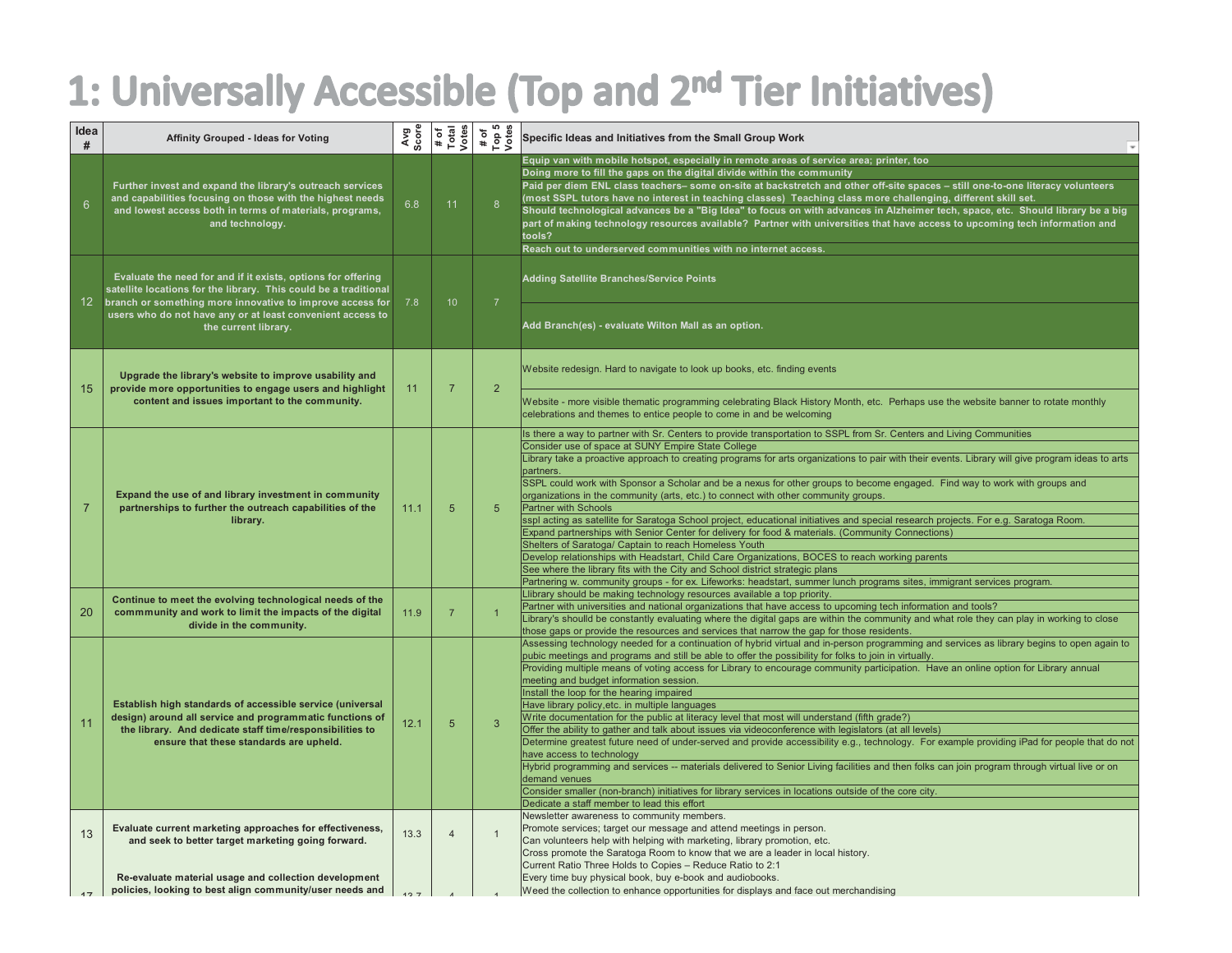### 1: Universally Accessible (Other Initiatives)

| Idea | Affinity Grouped - Ideas for Voting                                                                                                                                                                                          | Avg<br>Score |    |    | Specific Ideas and Initiatives from the Small Group Work                                                                                                                                                                                                                              |
|------|------------------------------------------------------------------------------------------------------------------------------------------------------------------------------------------------------------------------------|--------------|----|----|---------------------------------------------------------------------------------------------------------------------------------------------------------------------------------------------------------------------------------------------------------------------------------------|
| 13   | Evaluate current marketing approaches for effectiveness,<br>and seek to better target marketing going forward.                                                                                                               | 13.3         |    |    | Newsletter awareness to community members.<br>Promote services; target our message and attend meetings in person.<br>Can volunteers help with helping with marketing, library promotion, etc.<br>Cross promote the Saratoga Room to know that we are a leader in local history.       |
| 17   | Re-evaluate material usage and collection development<br>policies, looking to best align community/user needs and<br>wants with collection management approaches and<br>policies. Make EDI a core component of this as well. | 13.7         |    |    | Current Ratio Three Holds to Copies - Reduce Ratio to 2:1<br>Every time buy physical book, buy e-book and audiobooks.<br>Weed the collection to enhance opportunities for displays and face out merchandising<br>Expand Book Discussion Collection<br>Adding multilingual collections |
| 10   | Ensure that facilities are accessible to all and seek out<br>opportunities to connect spaces and service locations<br>closer to users throughout the community.                                                              | 14.1         |    |    | Identifying different spaces in the community for conversations about sharing<br>Use universal Design guidelines, age in place for any of the physical elements in the library (all ages, users types, etc.)                                                                          |
|      | Totals across all three tiers 11.3                                                                                                                                                                                           |              | 56 | 29 |                                                                                                                                                                                                                                                                                       |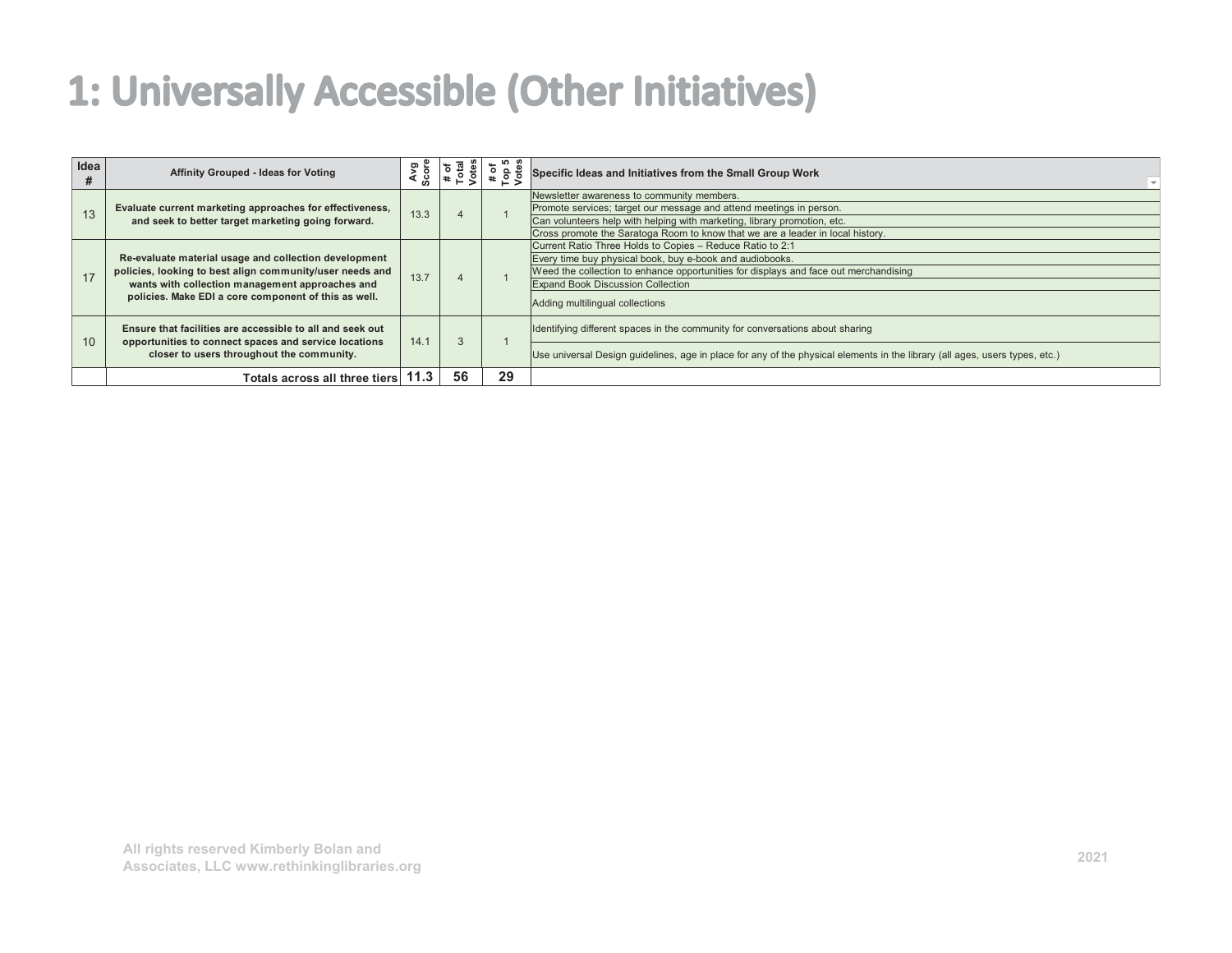### 2: Community Leader (Top and 2nd Tier Initiatives)

| Idea<br># | <b>Affinity Grouped - Ideas for Voting</b>                                                                                                                                                                                                                                                                                                                   | Avg<br>Score | # of<br>Total<br>Votes | # of<br>Top 5<br>Votes | Specific Ideas and Initiatives from the Small Group Work                                                                                                                                                                                                                                                                                                                                                                                                                                                                                                                                                                                                                                                                                                                                                                                                                                                                                                                                                                                                                                                                                                                                                                                                                                                                                                                                                                                                                                                                                                                                                                                                                                                                                                                                                                                                                                                                                                                                                                                                                                                                                                                                                                                     |
|-----------|--------------------------------------------------------------------------------------------------------------------------------------------------------------------------------------------------------------------------------------------------------------------------------------------------------------------------------------------------------------|--------------|------------------------|------------------------|----------------------------------------------------------------------------------------------------------------------------------------------------------------------------------------------------------------------------------------------------------------------------------------------------------------------------------------------------------------------------------------------------------------------------------------------------------------------------------------------------------------------------------------------------------------------------------------------------------------------------------------------------------------------------------------------------------------------------------------------------------------------------------------------------------------------------------------------------------------------------------------------------------------------------------------------------------------------------------------------------------------------------------------------------------------------------------------------------------------------------------------------------------------------------------------------------------------------------------------------------------------------------------------------------------------------------------------------------------------------------------------------------------------------------------------------------------------------------------------------------------------------------------------------------------------------------------------------------------------------------------------------------------------------------------------------------------------------------------------------------------------------------------------------------------------------------------------------------------------------------------------------------------------------------------------------------------------------------------------------------------------------------------------------------------------------------------------------------------------------------------------------------------------------------------------------------------------------------------------------|
| 8         | Continue to build a strong staff and leadership<br>focus on issues related to equity, diversity, and<br>inclusion. Seeking to make it a key makeup of the<br>library's culture and everyday work, services,<br>programming, staffing, and actions. The library<br>should strive to be a community beacon for an<br>organizational approach to issues of EDI. | 7.1          | 10 <sup>°</sup>        |                        | <b>Adding multilingual collections</b><br>Community forum on equity, social justice -<br>Could the library play a role in having community conversations regarding the City's Police Reform Task Report<br>Engage community to help work on meeting needs and enhancing life of diverse groups in the community. In collaboration<br>with the library -- leading together.<br>Could we lead by helping community organizations by helping to provide resources, programming, etc. regarding what it<br>means to talk about diversity, inclusion, etc.?<br>Adding a Diversity Team (e.g. current Green Team)<br>Expanding language services; making library more welcoming to non-native English speakers; have more materials in other<br>languages. This could include making tax forms available in languages other than Eng. - Run a language a <u>ssessment/census in</u><br>the community: what languages are spoke?<br>Create a safe place for different cultures to interact and learn about one another<br>Establish and continue to work on EDI working group to assess policies and practices to help address gaps and then share with<br>other community groups ways to assess policies and practices that can help lead to behavioral change within the organization.<br>Diversity audits of our collections. Do they reflect our community needs.<br>SSPL - provide programming and opportunity to reach LGBTQ+ youth. Could the library partner more with schools to embrace<br>bringing younger people to things. Work with Saratoga Sponsor a Scholar. Identify other organization that work with youth<br>who may be able to coordinate with and support youth in the community<br>ldentify different areas of diversity -- what does diversity mean? Take a look at not just cultural diversity, but also socio-<br>economic, ability, etc. What can we do to help address and meet their needs? How can we provide services to help enhance<br>people's lives?<br>Ensure increased diversity of library staff with lens of affirmative action guidelines. Reach out to library schools for recruitment.<br>Go to Hiring fairs on college campuses. HBCU - Historically Black Colleges and Universities, such as Howard U. |
|           | SSPL takes a leading role in the community around key<br>issues, with a key focus on EDI and Sustainability.                                                                                                                                                                                                                                                 | 10.8         | 6                      |                        | Leading initiatives on a community scale (Bike to Work for the School district for example) Inspire others to do what we do.<br>How does our mission translate into other actions that the community can get involved with?<br>Library communicates their green initiative to community. How did they get there?<br>Continue to model Sustainable practices and initiatives<br>Create a vision of what Saratoga Will look like in 10 years so that patrons and organizations can envision what the future looks like so they<br>Ican determine what they need. Based on the Futurama World's Fair of '39 exhibit. Actually make models                                                                                                                                                                                                                                                                                                                                                                                                                                                                                                                                                                                                                                                                                                                                                                                                                                                                                                                                                                                                                                                                                                                                                                                                                                                                                                                                                                                                                                                                                                                                                                                                       |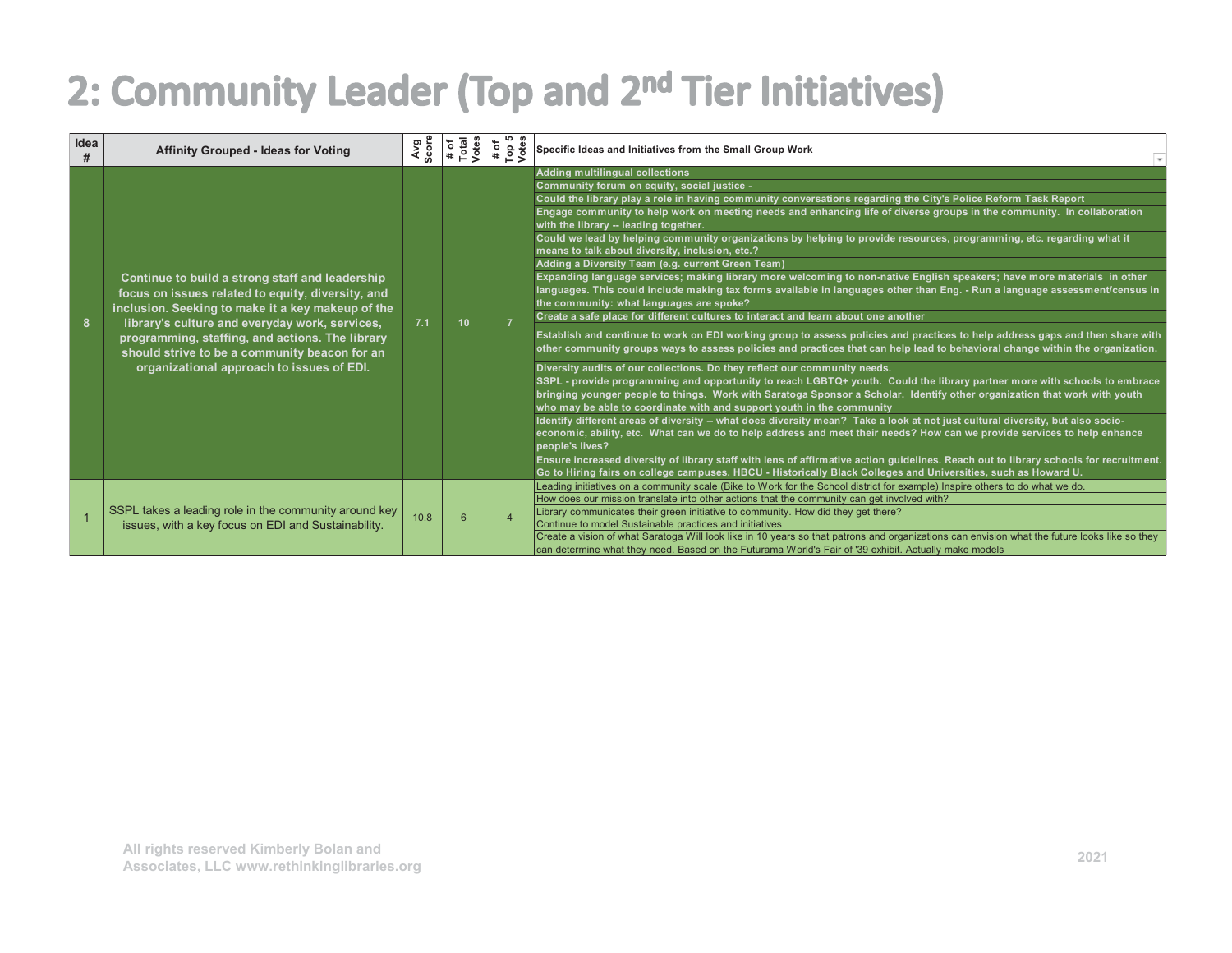### 2: Community Leader (Other Initiatives)

| Idea<br>#      | <b>Affinity Grouped - Ideas for Voting</b>                                                                                                                                                                                         |      | Avg<br>Score<br># of<br>Total<br>Votes | # of<br>Top 5<br>Votes | Specific Ideas and Initiatives from the Small Group Work                                                                                                                                                                                                                                                                                                                                                                                                                                                                                                                                  |
|----------------|------------------------------------------------------------------------------------------------------------------------------------------------------------------------------------------------------------------------------------|------|----------------------------------------|------------------------|-------------------------------------------------------------------------------------------------------------------------------------------------------------------------------------------------------------------------------------------------------------------------------------------------------------------------------------------------------------------------------------------------------------------------------------------------------------------------------------------------------------------------------------------------------------------------------------------|
| 3              | Develop a strategic focus around community relationship<br>building that involves all levels of staff and perhaps<br>friends and volunteers as well                                                                                | 13   | $\overline{4}$                         | 2                      | Community Bulletin board online; announcing key community events with partners.<br>Dedicated staff members/ambassadors to reach different groups. PTA, Rotary, etc. to attend monthly meetings on a regular and ongoing<br>basis<br>Friends of the Library could become more active in soliciting volunteersad hoc committees, gathering data, making decisions, etc.<br>Friends could be more active and engaged.<br>Support and encourage grassroots efforts of staff members to advocate and promote the library - it already happens so make it part of the<br>organizational culture |
|                |                                                                                                                                                                                                                                    |      |                                        |                        | Invest in a community relations employee (or redefine roles that exist) in order to make new and reestablish connections to community<br>leaders and organizations. (Spokesperson in the field, not in the office)                                                                                                                                                                                                                                                                                                                                                                        |
| 19             | Continue to explore new and non-traditional service<br>models and staffing roles to serve the varied needs of<br>community/library members.                                                                                        | 13   | $\overline{4}$                         | $\overline{2}$         | Add social workers on staff, who work closely with security staff to interface with and assist in problem solving for our homeless patrons.                                                                                                                                                                                                                                                                                                                                                                                                                                               |
|                |                                                                                                                                                                                                                                    |      | 3                                      | $\overline{2}$         | Library a bus stop                                                                                                                                                                                                                                                                                                                                                                                                                                                                                                                                                                        |
| $\overline{2}$ | Explore how through its own work and/or community<br>partners, the library can expand transportation options<br>and availability within the community to improve access<br>to the library and other services within the community. | 13.5 |                                        |                        | Create opportunities for people to arrive and stay at the library using alternative transportation. Ride share location, bike port for example                                                                                                                                                                                                                                                                                                                                                                                                                                            |
|                |                                                                                                                                                                                                                                    |      |                                        |                        | Look at public transportation within the district to see if there is a way to increase public transportation and reduce need for parking<br>(summer trolly -- SSPL on route? SPAC, etc. shuttle service from public parking venues)                                                                                                                                                                                                                                                                                                                                                       |
|                |                                                                                                                                                                                                                                    |      |                                        |                        | Work with CDTA/Train station to provide services and or promote services.                                                                                                                                                                                                                                                                                                                                                                                                                                                                                                                 |
| 22             | Encourage/incentivize more staff to take a deeper more<br>significant role in community engagement and local<br>organizational involvement.                                                                                        | 13.5 | $\Delta$                               | $\mathbf{1}$           | Support staff to be active members of work groups/task forces in the community                                                                                                                                                                                                                                                                                                                                                                                                                                                                                                            |
|                |                                                                                                                                                                                                                                    |      |                                        |                        | Be asked (at all levels of staffing) to participate in community wide initiatives because we have reached an audience that is aware of the<br>services that we provide                                                                                                                                                                                                                                                                                                                                                                                                                    |
| 9              | Explore evolving and expanding the role of the Friends<br>group in ways that further support the library's mission                                                                                                                 | 13.7 | $\Delta$                               | $\Omega$               | Could Friends play a bigger role in ad hoc committees to help identify community interests and how volunteers could help benefit the<br>library?                                                                                                                                                                                                                                                                                                                                                                                                                                          |
|                | beyond used book sales.                                                                                                                                                                                                            |      |                                        |                        | Explore the development of a Library Foundation.<br>Could community partnerships be created with the Friends that could help with funding for both the Friends and the community partners?                                                                                                                                                                                                                                                                                                                                                                                                |
|                | Invest in the further development and support for SSPL<br>staff.                                                                                                                                                                   | 14.4 | 3                                      |                        | Doing more to fill the gaps on the digital divide internally with staff<br>Expand workforce training (especially for seniors) / life skills? Technology - Lifelong learning<br>Staff awareness of different departments. Maybe desk time in different departments                                                                                                                                                                                                                                                                                                                         |
| 21             |                                                                                                                                                                                                                                    |      |                                        | $\mathbf{1}$           | create a culture where we can move fast and experiment. tap into local experts                                                                                                                                                                                                                                                                                                                                                                                                                                                                                                            |
|                |                                                                                                                                                                                                                                    |      |                                        |                        | Further support investments in staff education, related to languages, trauma informed care, etc.<br>Day care for pre-school age children of library employees.                                                                                                                                                                                                                                                                                                                                                                                                                            |
| 14             | Look at partners and other stakeholders for support and<br>synergies as it relates to raising community awareness                                                                                                                  | 15.1 | 2                                      | $\mathbf{0}$           | Work with other organizations (allies/advocates) to promote services/programs                                                                                                                                                                                                                                                                                                                                                                                                                                                                                                             |
|                | about library services and offerings.                                                                                                                                                                                              |      |                                        |                        | How can the library work with different stakeholders to amplify all of the services and initializes within the city/school district? Other ways<br>besides a bulletin board.                                                                                                                                                                                                                                                                                                                                                                                                              |
| 28             | Examine all library usage and approaches for how well<br>they serve user access needs, stand up to scrutiny<br>related to EDI, and provide a focus on serving user                                                                 | 15.1 | 2                                      | $\Omega$               | Meeting Rooms - Allow Business Use<br>Partner with local hotels to "donate" room space for community nonprofits<br>Partnering with organizations to create a network of community spaces that could be used for meetings.<br>Meeting Room Matchmaking                                                                                                                                                                                                                                                                                                                                     |
|                | needs over staff convenience.                                                                                                                                                                                                      |      | 42                                     | 19                     | upgrade our technology to create spaces that meet the needs of organizations to host meetings                                                                                                                                                                                                                                                                                                                                                                                                                                                                                             |
|                | Totals across all three tiers 12.9                                                                                                                                                                                                 |      |                                        |                        |                                                                                                                                                                                                                                                                                                                                                                                                                                                                                                                                                                                           |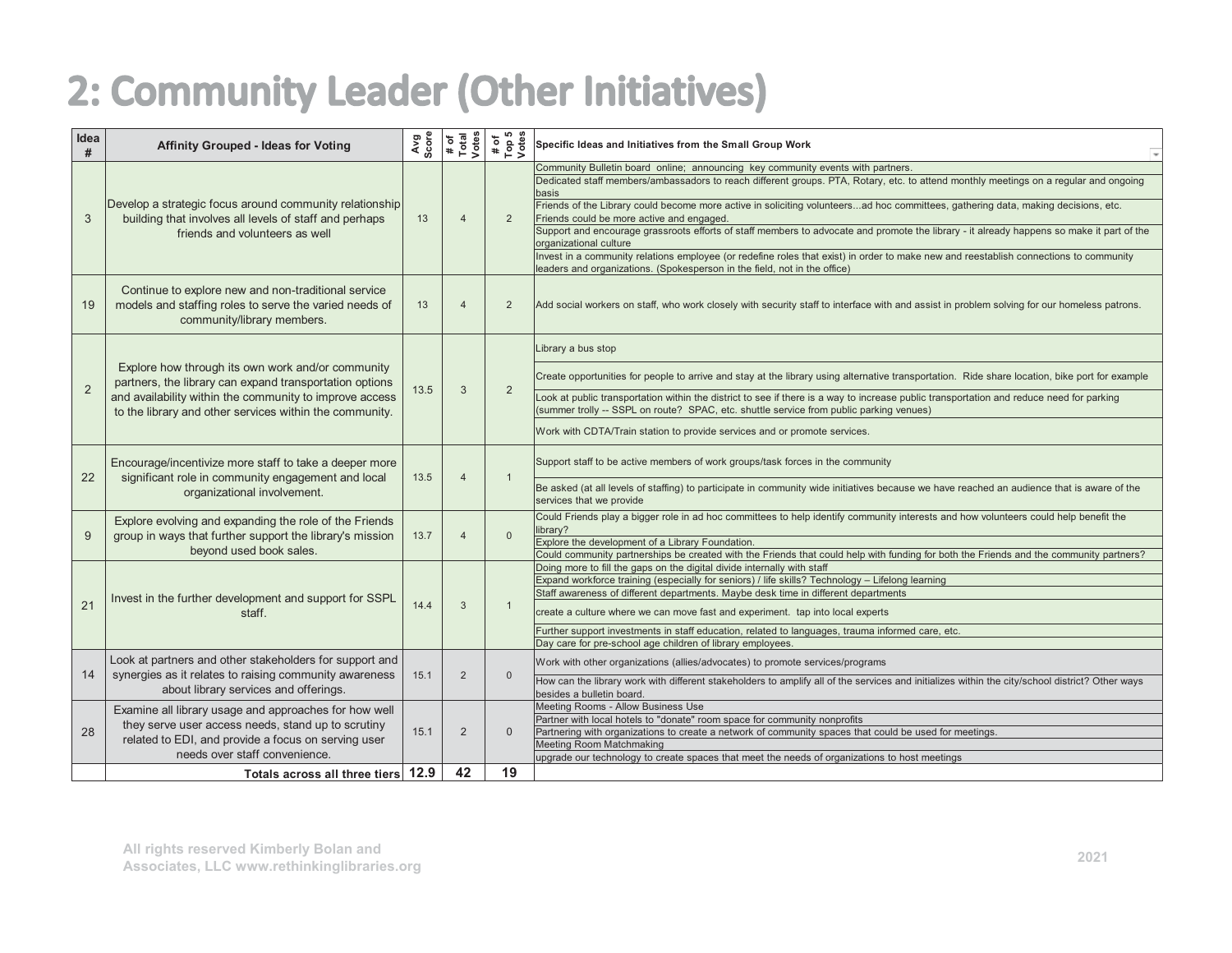### 3: Library as Place (All Initiatives)

| Idea<br># | <b>Affinity Grouped - Ideas for Voting</b>                                                                                                                                                                                                                                                                                                                          | Avg<br>Score | # of<br>Total<br>Votes | # of<br>Top 5<br>Votes | Specific Ideas and Initiatives from the Small Group Work                                                                                                                                                                                                                                                                                                                                                                                                                                                                                                                                                                                                                                                                                                                                                                                                                                                                                                                                                                                                                                                                                                                                                                                                                           |
|-----------|---------------------------------------------------------------------------------------------------------------------------------------------------------------------------------------------------------------------------------------------------------------------------------------------------------------------------------------------------------------------|--------------|------------------------|------------------------|------------------------------------------------------------------------------------------------------------------------------------------------------------------------------------------------------------------------------------------------------------------------------------------------------------------------------------------------------------------------------------------------------------------------------------------------------------------------------------------------------------------------------------------------------------------------------------------------------------------------------------------------------------------------------------------------------------------------------------------------------------------------------------------------------------------------------------------------------------------------------------------------------------------------------------------------------------------------------------------------------------------------------------------------------------------------------------------------------------------------------------------------------------------------------------------------------------------------------------------------------------------------------------|
| 23        | Take a deep look at the current layout and space usage<br>of the library. Look at how those spaces need to be<br>adjusted/updated and evolved to meet the current and<br>future needs of the community and library users of all<br>types and needs. Key areas of focus might be meeting<br>and study rooms, teens and tween spaces, and quiet vs.<br>active spaces. | 10.6         | 8                      | 3                      | Perform a building and space utilization and needs assessment (including an audit of other spaces within the community).<br>Space study<br>Expand Flexible/Modular spaces & shelving<br>Hangout space for pre-teens/teens/youth.<br>Updating YS storyroom to be more inclusive for children with special needs. Soothing colors, etc. Room has not been updated.<br>Make Welcome desk/greeter permanent<br>Organizing library collections to better serve community needs.<br>Make displays more visible to make building more welcoming. Banners/etc. that speak to celebrations and recognitions, (such as - Pride<br>month, Black History Month, etc.)<br>Improve lighting<br>Lucite/plexi for public spaces?<br>We need both quiet floors and interactive rooms. A quiet 3rd floor. A future 4th floor for a variety of room functions, with first floor reserved<br>for Literacy and Children's programs.<br>Use innovative environmental practices for construction and maintenance projects like: permeable paving<br>Quiet spaces in the library -- progressively quieter towards the outer perimeter of the floors. Re-arranging furniture and space, providing<br>dividers to block noise moving from center out.<br>create more mobile spaces -consider changing stacks |
| 31        | Take a fresh look at the library's parking lot, include the<br>city in discussions and also look at the bigger issues of<br>library green space needs and possible future building<br>expansion needs.                                                                                                                                                              | 11           | 6                      | $\overline{4}$         | Rethinking how to use the parking lot in terms of just for library patrons only. How to enforce.<br>Consider making parking lot handicap accessible only since there are other parking spaces in Saratoga for those without mobility needs                                                                                                                                                                                                                                                                                                                                                                                                                                                                                                                                                                                                                                                                                                                                                                                                                                                                                                                                                                                                                                         |
| 30        | Take a deep look at the current usage and availability of<br>outdoor space surrounding the library. Look for<br>innovative ways to expand green space(s) and further<br>bring the library's sustainability leadership to the exterior<br>areas of the library and support its partners and green<br>initiatives.                                                    | 11.9         | 6                      | 2                      | Covered bike parking<br>Closing off streets around library, create green spaces and pedestrian areas.<br>Space assessment outside the library<br>Re-purpose as much of parking lot as possible<br>Automobile charging station at library<br>Cover parking with greenspace and/or solar panels<br>Create a large green space attached to the library, perhaps reducing the size of the parking lot or creating an elevated area above the lot.<br>Creative implementation of green spaces:<br>Design competition for proposals for Sustainable design of our outdoor space<br>Creative implementation of green spaces; solar garden. Greenhouse, community gardens - pick what u need.<br>Use innovative environmental practices for construction and maintenance projects like: permeable paving                                                                                                                                                                                                                                                                                                                                                                                                                                                                                   |
| 29        | Consider more radical changes to material locations and<br>access to free up space in the building                                                                                                                                                                                                                                                                  | 13.9         | 3                      | -1                     | Rethinking access to physical collection. Utilize off-site storage. Having less frequently used materials accessible off-site. Using a creative<br>online PAC/catalog - e.g. : image of shelf and books, digitally. Easy to order; expeditious delivery.                                                                                                                                                                                                                                                                                                                                                                                                                                                                                                                                                                                                                                                                                                                                                                                                                                                                                                                                                                                                                           |
| 25        | Look for alternate models for the café that makes the<br>café a more programmatic or partnership opportunity.                                                                                                                                                                                                                                                       | 14           | 5                      | $\overline{0}$         | Revisit cafe - could BOCES be part of it? Other ideas for possible community businesses, Walt and Whitman, Friends, etc.?                                                                                                                                                                                                                                                                                                                                                                                                                                                                                                                                                                                                                                                                                                                                                                                                                                                                                                                                                                                                                                                                                                                                                          |
| 16        | Better Target Collection Development to Use &<br>Merchandise Collections More                                                                                                                                                                                                                                                                                       | 15.1         |                        |                        | Weed the collection to enhance opportunities for displays and face out merchandising                                                                                                                                                                                                                                                                                                                                                                                                                                                                                                                                                                                                                                                                                                                                                                                                                                                                                                                                                                                                                                                                                                                                                                                               |
| 24        | Expand the number and options for meeting spaces<br>within the library                                                                                                                                                                                                                                                                                              | 15.2         | 1                      | $\mathbf{1}$           | Meeting room space for organizations to get together and have meaningful conversations.<br>Having and up-to-date community engagement space for special programming; film series, e.g., foreign films.                                                                                                                                                                                                                                                                                                                                                                                                                                                                                                                                                                                                                                                                                                                                                                                                                                                                                                                                                                                                                                                                             |
| 26        | Add a drive up/thru service point/window to the building.<br>Totals across all three tiers                                                                                                                                                                                                                                                                          | 20<br>14     | $\bf{0}$<br>30         | $\bf{0}$<br>12         | Drive through book drop Maybe at the end of the ramp.                                                                                                                                                                                                                                                                                                                                                                                                                                                                                                                                                                                                                                                                                                                                                                                                                                                                                                                                                                                                                                                                                                                                                                                                                              |